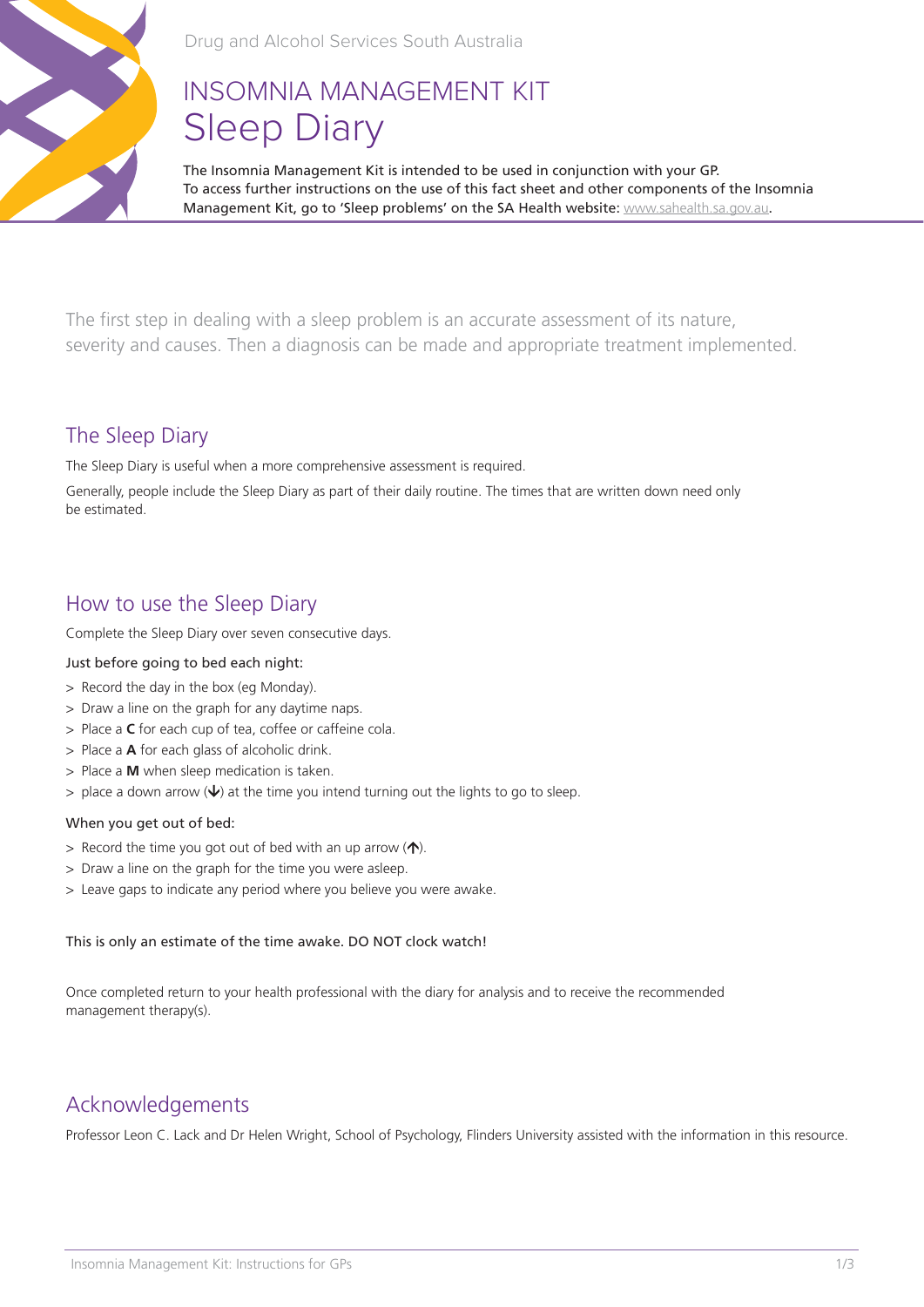|                                                 | Day                         |  | Day                          |  | Day                            |  | Day                         |  | Day                            |  | Day                         |  | Day                            |              |                                       | Mon<br>Day              |                          |                                                         |
|-------------------------------------------------|-----------------------------|--|------------------------------|--|--------------------------------|--|-----------------------------|--|--------------------------------|--|-----------------------------|--|--------------------------------|--------------|---------------------------------------|-------------------------|--------------------------|---------------------------------------------------------|
| your current<br>Please list ALL<br>medications: | 6                           |  | $\mathsf{\underline{\circ}}$ |  | $\circ$                        |  | $\circ$                     |  | $\mathsf{\underline{\circ}}$   |  | $\circ$                     |  | $\circ$                        |              |                                       |                         | $\circ$                  | Sleep Diary                                             |
|                                                 | $\vec{o}$                   |  | $\overrightarrow{\bigcirc}$  |  | $\overrightarrow{O}$           |  | $\overrightarrow{\bigcirc}$ |  | $\overrightarrow{\bigcirc}$    |  | $\overrightarrow{O}$        |  | $\overrightarrow{\bigcirc}$    | AM           | Sleep Diary (24 hrs) commences at 9am | $\mathcal{C}$           | $\vec{\circ}$            | Example graph, see instructions: How to use Sleep Diary |
|                                                 | $\equiv$                    |  | $\overline{\phantom{a}}$     |  | $\overline{\phantom{a}}$       |  | $\overline{\phantom{a}}$    |  | $\overline{\phantom{a}}$       |  | $\overline{\phantom{a}}$    |  | $\overrightarrow{\phantom{a}}$ |              |                                       |                         | $\overline{\phantom{a}}$ |                                                         |
|                                                 | $\overrightarrow{C}$        |  | $\overrightarrow{C}$         |  | $\overrightarrow{C}$           |  | $\overrightarrow{C}$        |  | $\vec{z}$                      |  | $\overrightarrow{C}$        |  | $\vec{z}$                      | Noon<br>İ    |                                       |                         | $\overrightarrow{C}$     |                                                         |
|                                                 | $\rightarrow$               |  | $\rightarrow$                |  | $\overline{\phantom{a}}$       |  | $\overline{\phantom{a}}$    |  | $\overline{\phantom{a}}$       |  | $\overline{\phantom{a}}$    |  | $\rightarrow$                  |              |                                       |                         | $\rightarrow$            |                                                         |
|                                                 | $\sim$                      |  | $\sim$                       |  | $\sim$                         |  | $\sim$                      |  | $\sim$                         |  | $\sim$                      |  | $\sim$                         |              |                                       |                         | $\sim$                   |                                                         |
|                                                 | $\omega$                    |  | $\omega$                     |  | $\omega$                       |  | $\omega$                    |  | $\omega$                       |  | $\omega$                    |  | $\omega$                       |              |                                       | $\overline{O}$          | $\omega$                 |                                                         |
|                                                 | $\rightarrow$               |  | $\rightarrow$                |  | $\rightarrow$                  |  | $\rightarrow$               |  | $\rightarrow$                  |  | $\rightarrow$               |  | $\rightarrow$                  |              |                                       |                         | $\rightarrow$            |                                                         |
|                                                 | UП                          |  | UП                           |  | UT                             |  | UП                          |  | UП                             |  | UП                          |  | UП                             |              |                                       |                         | U                        |                                                         |
|                                                 | G                           |  | $\mathbb O$                  |  | $\mathbb O$                    |  | $\sigma$                    |  | $\sigma$                       |  | G                           |  | G                              | $\mathbf{z}$ |                                       | $\frac{\lambda}{C}$     | $\circ$                  |                                                         |
|                                                 | $\overline{\phantom{0}}$    |  | $\overline{\phantom{0}}$     |  | $\overline{\phantom{0}}$       |  | $\overline{\phantom{a}}$    |  | ┙                              |  | $\overline{\phantom{0}}$    |  | $\overline{\phantom{0}}$       |              |                                       |                         | $\overline{\phantom{0}}$ |                                                         |
|                                                 | $\infty$                    |  | $\infty$                     |  | $\infty$                       |  | $\infty$                    |  | $\infty$                       |  | $\infty$                    |  | $\infty$                       |              |                                       |                         | $\infty$                 |                                                         |
|                                                 | 6                           |  | $\circ$                      |  | $\circ$                        |  | $\circ$                     |  | $\circ$                        |  | $\circ$                     |  | $\circ$                        |              |                                       | $\overline{\mathsf{z}}$ | $\circ$                  |                                                         |
|                                                 | $\overrightarrow{\bigcirc}$ |  | $\overrightarrow{\bigcirc}$  |  | $\overrightarrow{\bigcirc}$    |  | $\overrightarrow{\bigcirc}$ |  | $\overrightarrow{\bigcirc}$    |  | $\overrightarrow{\bigcirc}$ |  | $\overrightarrow{\bigcirc}$    |              |                                       | ⇐                       | $\vec{\circ}$            |                                                         |
|                                                 | $\overline{\phantom{a}}$    |  | $\overline{\phantom{a}}$     |  | $\overrightarrow{\phantom{a}}$ |  | $\overline{\phantom{a}}$    |  | $\overrightarrow{\phantom{a}}$ |  | $\overline{\phantom{a}}$    |  | $\overrightarrow{\phantom{a}}$ |              |                                       |                         | $\overline{\phantom{a}}$ |                                                         |
|                                                 | $\overrightarrow{C}$        |  | $\overrightarrow{C}$         |  | $\overrightarrow{C}$           |  | $\overrightarrow{C}$        |  | $\overrightarrow{C}$           |  | $\overrightarrow{C}$        |  | $\overrightarrow{C}$           | Midnight     |                                       |                         | $\overrightarrow{C}$     |                                                         |
|                                                 | $\overline{\phantom{a}}$    |  | $\rightarrow$                |  | $\overline{\phantom{a}}$       |  | $\overline{\phantom{a}}$    |  | $\overline{\phantom{a}}$       |  | $\overline{\phantom{a}}$    |  | $\rightarrow$                  |              |                                       |                         | $\overline{\phantom{a}}$ |                                                         |
|                                                 | $\sim$                      |  | $\sim$                       |  | $\sim$                         |  | $\sim$                      |  | $\sim$                         |  | $\sim$                      |  | $\sim$                         |              |                                       |                         | $\sim$                   |                                                         |
|                                                 | $\omega$                    |  | $\omega$                     |  | $\omega$                       |  | $\omega$                    |  | $\omega$                       |  | $\omega$                    |  | $\omega$                       |              |                                       |                         | $\omega$                 |                                                         |
|                                                 | $\rightarrow$               |  | $\rightarrow$                |  | $\rightarrow$                  |  | $\rightarrow$               |  | $\rightarrow$                  |  | $\rightarrow$               |  | $\rightarrow$                  |              |                                       |                         | $\rightarrow$            |                                                         |
|                                                 | UП                          |  | $\cup$                       |  | UT                             |  | UT.                         |  | UT.                            |  | UП                          |  | UΠ                             | AM           |                                       |                         | U                        |                                                         |
|                                                 | G                           |  | $\sigma$                     |  | $\sigma$                       |  | $\sigma$                    |  | $\sigma$                       |  | G                           |  | G                              |              |                                       |                         | G                        |                                                         |
|                                                 | $\overline{\phantom{0}}$    |  | $\overline{\phantom{0}}$     |  | $\overline{\phantom{0}}$       |  | $\overline{\phantom{0}}$    |  | $\overline{\phantom{0}}$       |  | $\overline{\phantom{0}}$    |  | ┙                              |              |                                       |                         | ↘                        |                                                         |
|                                                 | $\infty$                    |  | $\infty$                     |  | $\infty$                       |  | $\infty$                    |  | $\infty$                       |  | $\infty$                    |  | $\infty$                       |              |                                       | Ē.                      | $\infty$                 |                                                         |
| Insomnia M                                      |                             |  | ΠO                           |  |                                |  |                             |  |                                |  |                             |  |                                |              |                                       |                         |                          | 2/3                                                     |